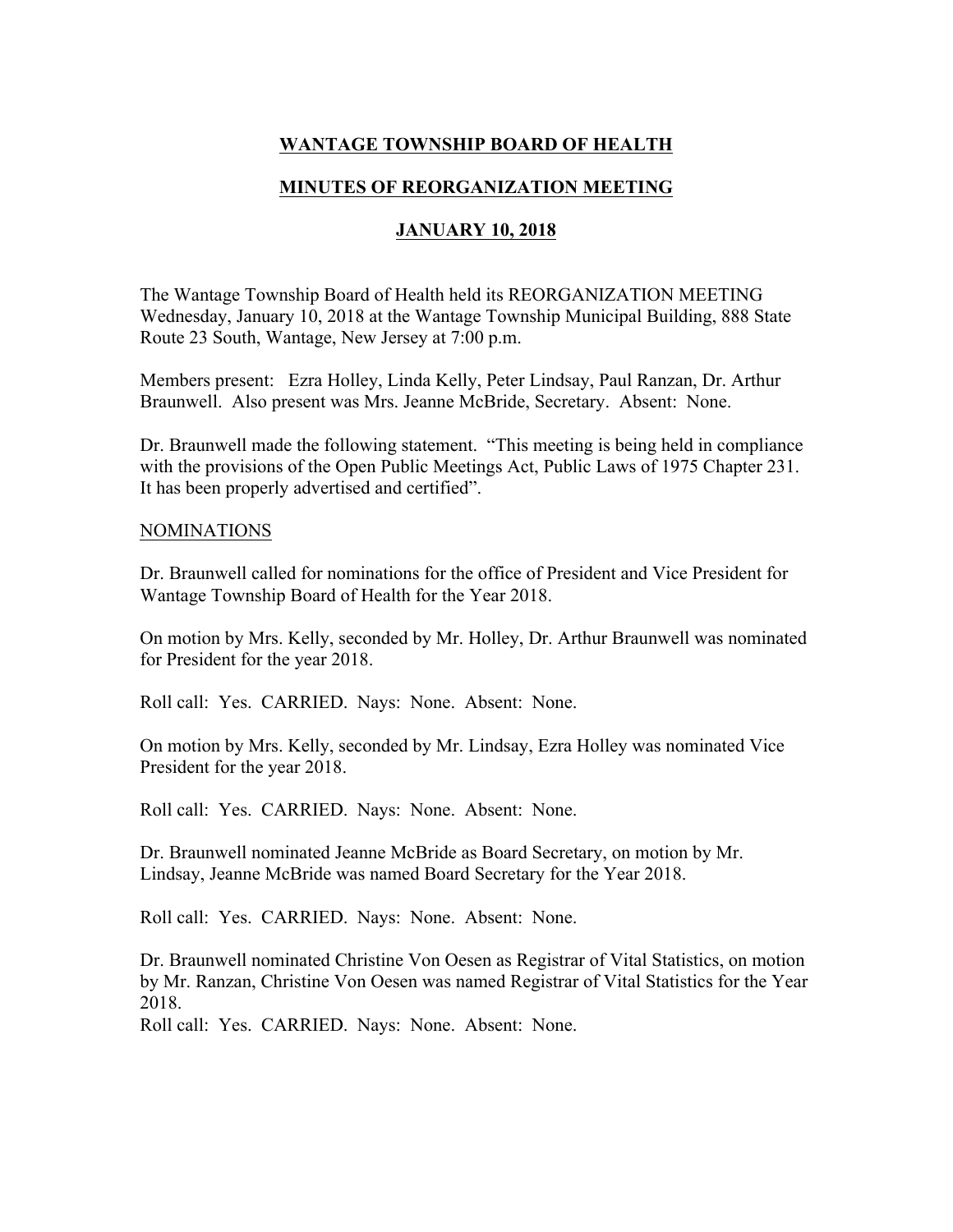## MEETING SCHEDULE FOR THE BOARD OF HEALTH AND NAMING THE OFFICIAL NEWSPAPERS OF THE BOARD OF HEALTH

On motion by Mr. Holley, seconded by Mr. Lindsay, Board Meetings to be held on the second Wednesday of each month at the Wantage Municipal Building at 7:00 p.m., with the exception of July and August when there will be no monthly meeting.

Roll call: Yes. CARRIED. Nays: None. Absent: None.

On motion by Mr. Lindsay seconded by Mr. Ranzan, The New Jersey Herald and the New Jersey Sunday Herald were named the official newspapers for the Wantage Township Board of Health.

Roll call: Yes. CARRIED. Nays: None. Absent: None.

#### MINUTES

On motion by Mrs. Kelly seconded by Mr. Holley, the minutes of the meeting of December 13, 2017 were approved as presented and ordered filed. Ayes: Kelly, Ranzan, Lindsay yes. Abstain: Braunwell, Holley. Nays: None. Absent: None.

## READING OF REPORTS

| <b>County Health Department</b> | December 2017 |
|---------------------------------|---------------|
| Registrar                       | December 2017 |
| Secretary                       | December 2017 |

REHS Denise Webb read the Sussex County Health Reports:

## *Food Inspections*:

Shop Rite Liquors Sussex Queen Diner Shop Rite Liquors Sussex Queen Diner Green Acres Farm Wantage Pub & Grill Easter Garden Yamato Japan Hibachi Steakhouse

*Septic Inspections*:

2 Hillside Dr. 1304 Route 23 26 Red Oak Road 27 Pepperridge Road 74 Haggerty Road 681 Route 519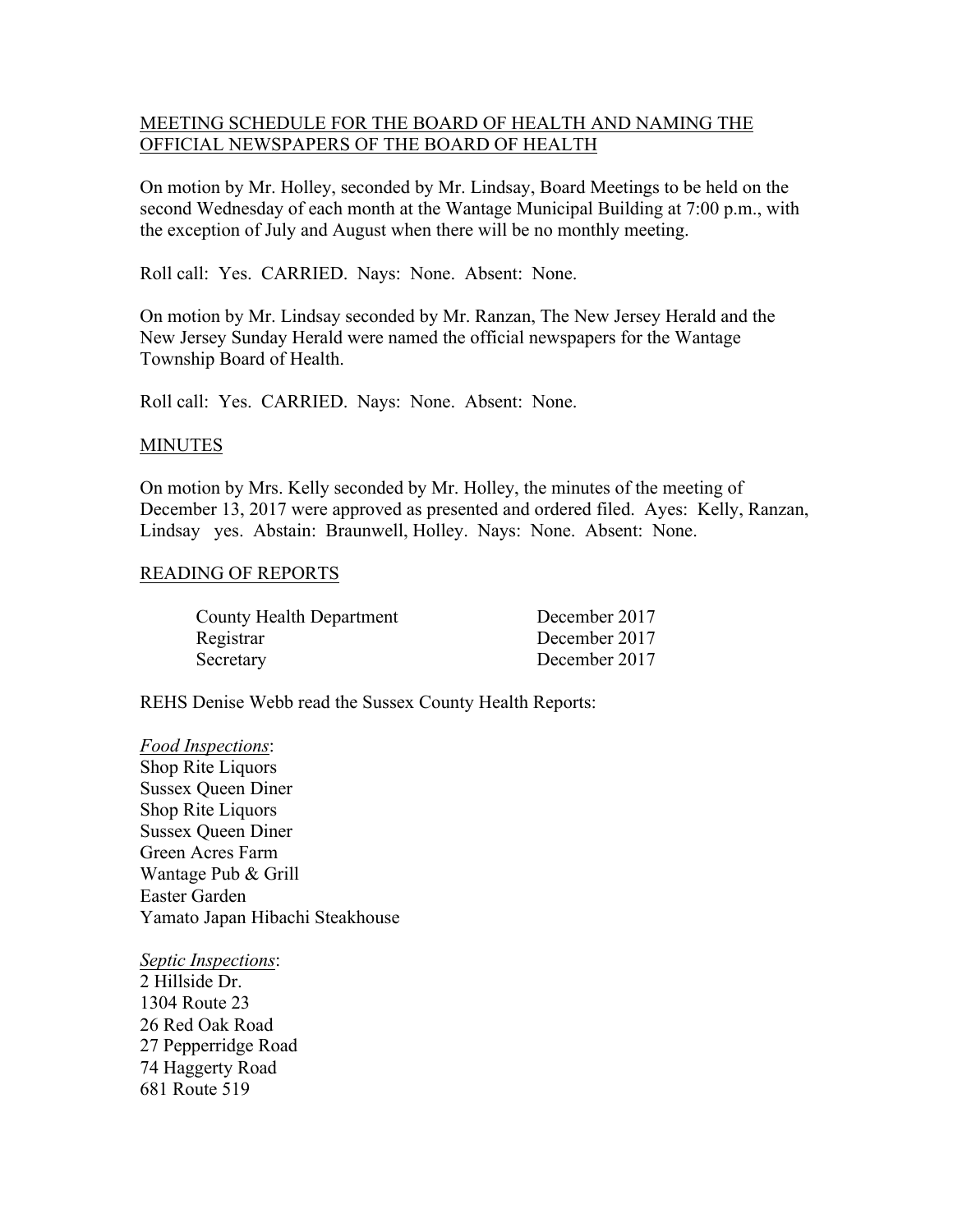12 Alice Way 17 Courtland Dr. 154 Rose Morrow Road 112 Haggerty Road 31 New York Ave. 92 Brink Road 60 Alpine Road 87 Glen Road 24 Summit Dr. 63 Clove Road 1209 Route 23 447 Route 284 16 Haggerty

*Safe Water* Church of Good Shepherd Beemerville Orchards Wantage Citgo Statin Hope Church

Solid Waste RER Recycling Air Dry Cleaner PT Trucking & Recycling

#### **CORRESPONDENCE**

None

NEW BUSINESS None.

OLD BUSINESS None.

OPEN PUBLIC SESSION

None.

ADJOURNMENT Mr. Holley made the motion to adjourn, seconded by Mr. Lindsay. Ayes: Aye. CARRIED. Nays: None. Absent: None.

Respectfully submitted, Jeanne M. McBride, Secretary, Board of Health